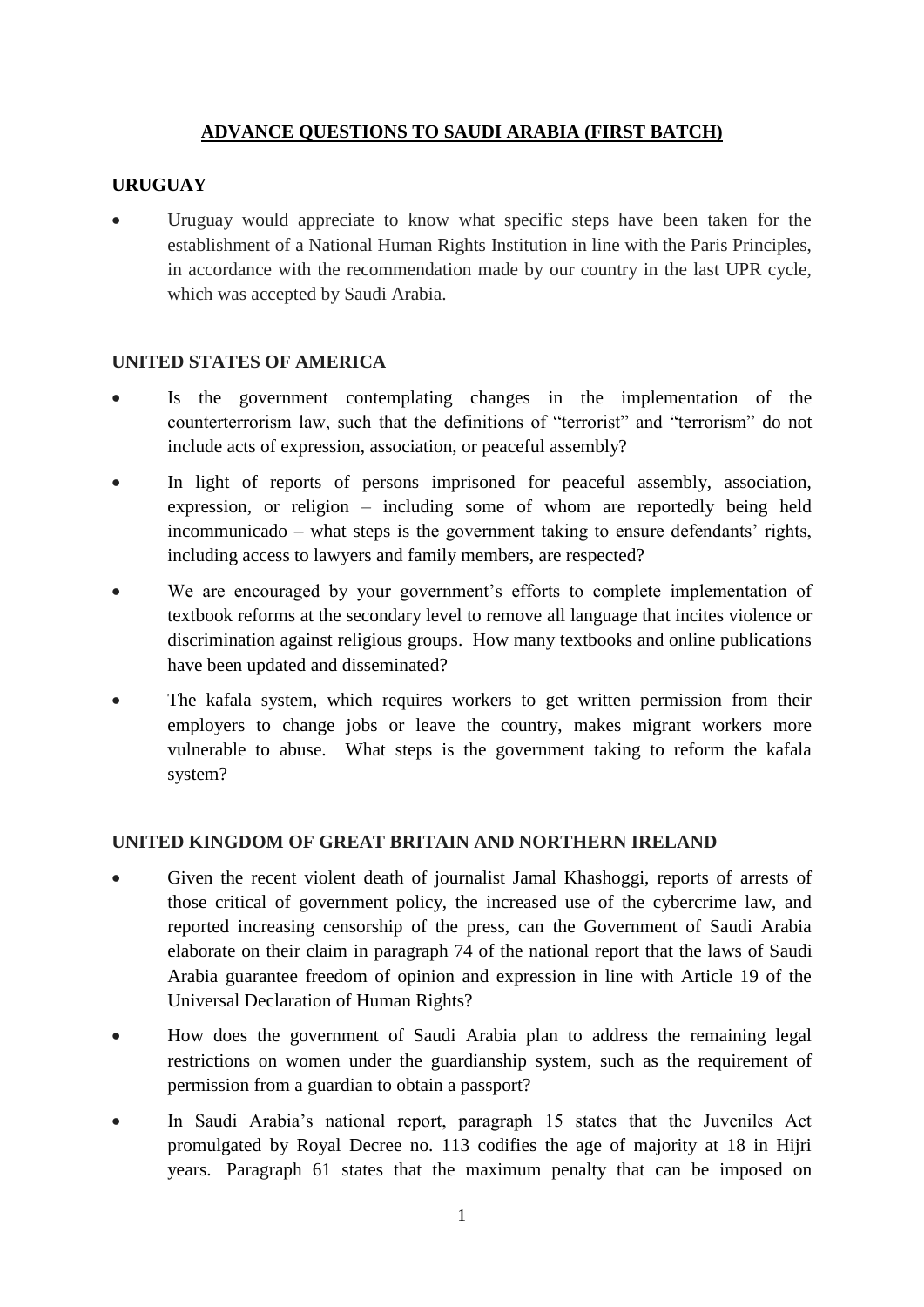juveniles is 10 years imprisonment. Will the government of Saudi Arabia commute the death sentences of all those currently on death row for crimes committed when they were juveniles?

- Could the government of Saudi Arabia provide an update on the criminal proceedings against women's rights activists arrested between May and July 2018, including details on the specific charges against them; when they are likely to face trial; and provide guarantees that accredited diplomats will be able to observe these trials?
- How does the Government of Saudi Arabia's criminalisation of the private practice of religions other than Islam, not run contrary to the right to freedom of religion or belief in line with Article 18 of the Universal Declaration of Human Rights?

#### **SWEDEN**

- As previously brought up by the European Union, when will the Kingdom of Saudi Arabia accede to the International Covenant on Civil and Political Rights and the International Covenant on Economic, Social and Cultural Rights?
- What measures will be taken to improve the respect for the freedom of expression and the safety of journalists in the Kingdom of Saudi Arabia?
- What measures are the Kingdom of Saudi Arabia taking to implement the recommendation of CEDAW's 2018 report on Saudi Arabia?

#### **PORTUGAL on behalf of the Group of Friends on NMIRF's**

- Could the State-under-review describe its national mechanism or process responsible for coordinating the implementation of accepted UPR recommendations and the monitoring of progress and impact?
- Has the State-under-review established a dedicated 'national mechanism for implementation, reporting and follow-up' (NMIRF) covering UPR recommendations, but also recommendations/observations generated by the UN human rights Treaty Bodies, the Special Procedures and relevant regional mechanisms? If so, could the State-under-review briefly share its experience on creating such mechanism, including challenges faced and lessons learnt, as well as any plans or needs to strengthen the NMIRF in the future?

#### **SWITZERLAND**

**Freedom of expression**: Which measures are planned in order to better protect journalists at the local, national and international levels and to make sure that aggressions against them are investigated promptly, impartially and exhaustively? In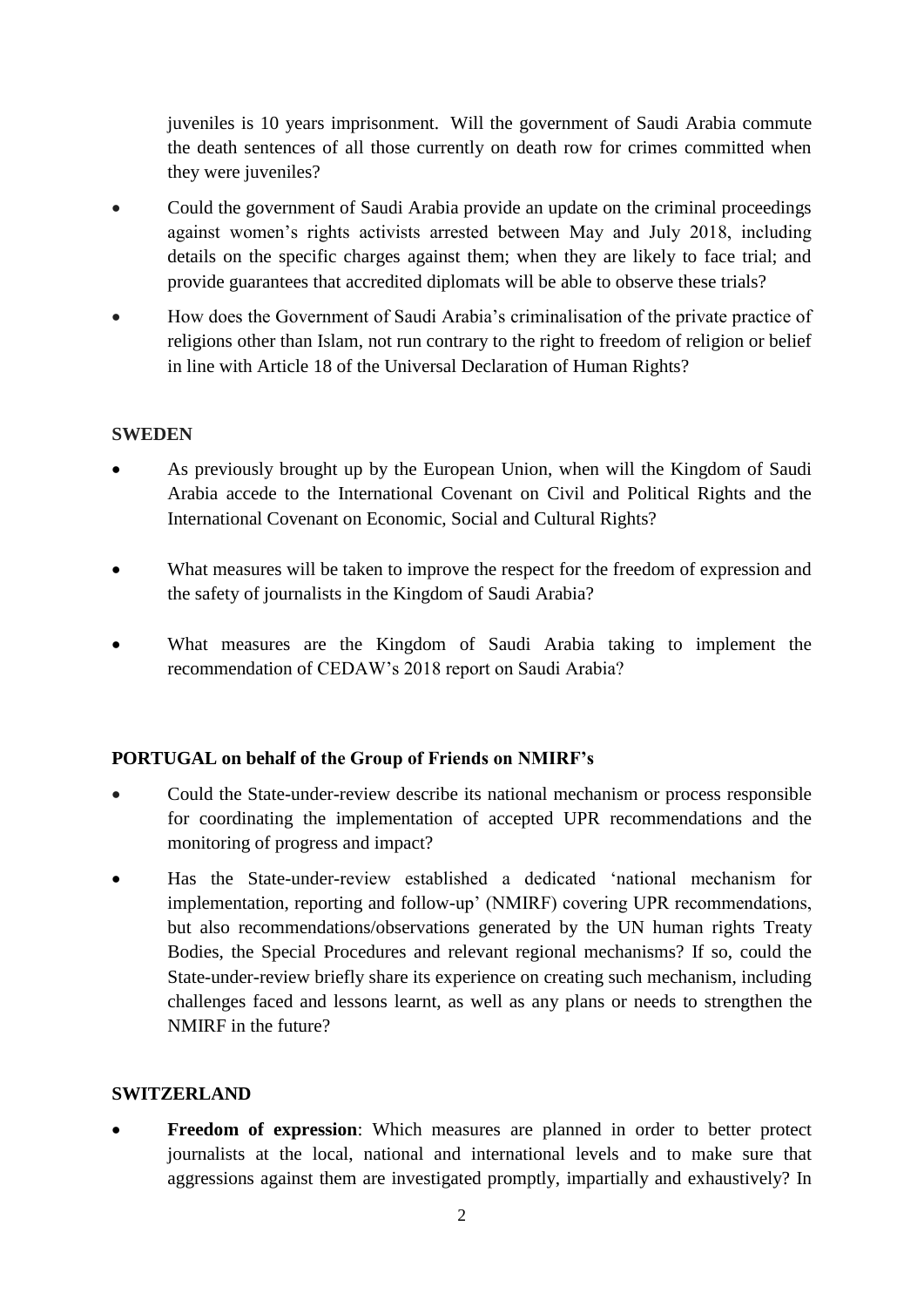particular, how can Saudi Arabia's authorities guarantee a credible, impartial and fully independent investigation of the disappearance and murder of Jamal Khashoggi?

- **Counter terrorism-law / death penalty/ (Woman) Human rights defenders:** The Saudi Government has presented in October 2017 a new counter-terror law that authorizes the authorities to arrest, investigate and refer individuals to the Specialised Criminal Court (SCC) for terrorism-related crimes, introducing the death penalty for these crimes. Since mid-2018, Saudi prosecutors began pursuing the death penalty against peaceful dissidents on charges related solely to their engagement or political affiliations and many of the human rights defenders in the country have been brought to the SCC. Which measures will Saudi Arabia take to ensure that every person arrested receives a fair trial in accordance with international law as well as to amend the counter-terror law in order to bring it into full conformity with international law and standards?
- **Non-Violent Drug Crimes**: Saudi Crown Prince Mohammad bin Salman said in an [interview with](http://time.com/5228006/mohammed-bin-salman-interview-transcript-full/) *Time* magazine on 05.04.2018 that Saudi Arabia has a plan to decrease the number of executions by considering changing the sentence from death to life in prison, for example for cases of non-violent drug crimes. Up to the present date (22.10.2018), Saudi Arabia has carried out 108 executions, 39 thereof (35%) were for drug offences. Proposal to limit drug executions needs to include improvements to the justice system. How far is Saudi Arabia in the process of reviewing its narcotics legislation with a view to abolish death penalty for drug offences?
- **War in Yemen:** Will Saudi Arabia continue its cooperation with the group of eminent and regional experts mandated by the Human Rights Council? Which other steps is Saudi Arabia ready to undertake in order to hold the persons responsible for airstrikes that were identified as violations of international humanitarian law accountable and bring them to justice in fair trials?

# **GERMANY**

- In the 2<sup>nd</sup> UPR cycle Saudi Arabia supported a recommendation to adopt an NGO law which should take into account the views of civil society stakeholders and provide an enabling framework for the development of civil society in Saudi Arabia. In 2015 Saudi Arabia approved a NGO law. Why is there no category for human rights NGOs foreseen in this law?
- What are Saudi Arabia's steps towards gender equality particularly to strengthen the participation of women in the economic and business life?
- Will Saudi Arabia take steps to abolish travel restrictions for women that stem from the system of male guardianship?